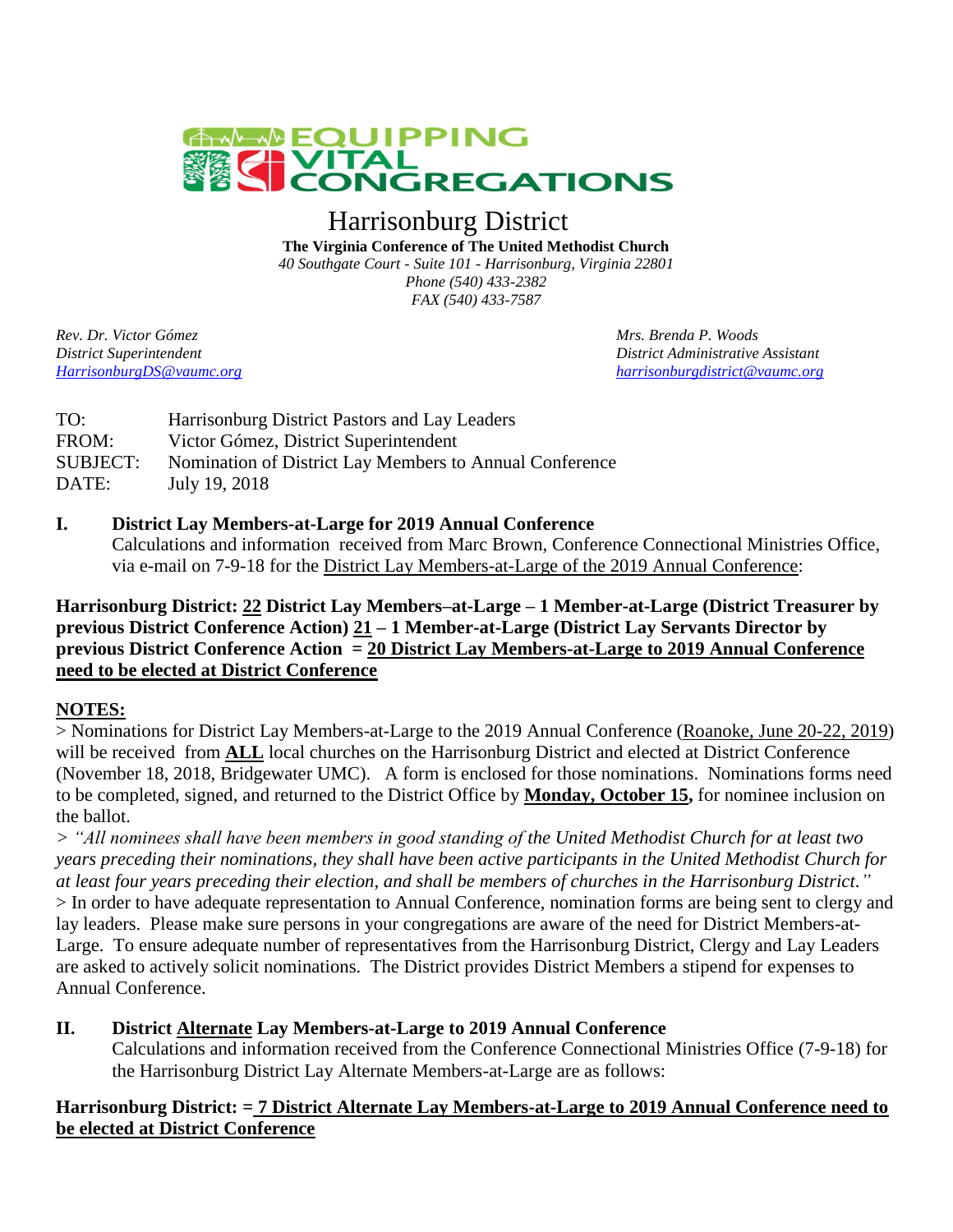District Nominations to 2018 Annual Conference Page 2 July 19, 2018

### **NOTES:**

> "Please note the conference rules limit the number of at-large members to the calculations (section I), but the alternates need only need to be 'equal to at least one-third of the numbers'. If you generally run out of alternates, you are free to elect as many as you want, simply, the minimum number of alternates you must elect is one-third [7] of the total number of at-large members [22]." [quoted from Conference Connectional Ministries Office information]

> For the past several years, a motion at the Harrisonburg District Conference has allowed all persons not elected as District Members to be Alternates in order of their election….the first seven will be listed as the District Alternates and the remaining as Alternates in order of votes received.

 $>$  There should be a **minimum** of 27 persons on the ballot (22-2 = 20 District Members + 7 Alternates = 27)

### **III. District Lay Youth and Young Adult/College Members-at-Large to 2019 Annual Conference**

### **NOTES:**

> Nomination forms were sent to every church's Pastor and Lay Leader on July 3, 2018, for nominations of Youth and Young Adult members to 2019 Annual Conference **to be elected by District Council on Ministries**.

### **IV. Additional notes:**

> The nominations above are in addition to the Lay Members of Annual Conference representing your charge and elected at your Charge Conference;

> The 2019 District UMM President; the District UMW President; the District Lay Leader; the District Director of Lay Servants; the District Treasurer; and all diaconal ministers are already members of Annual Conference by Conference rules or by previous District Conference action and therefore should not be nominated by any charge.

> By conference rules change in 2004, only lay members of the district conference may vote for the lay District Members-at-Large of Annual Conference.

VRG/bw

Enclosures: Nomination Form – District-at-Large Lay Members